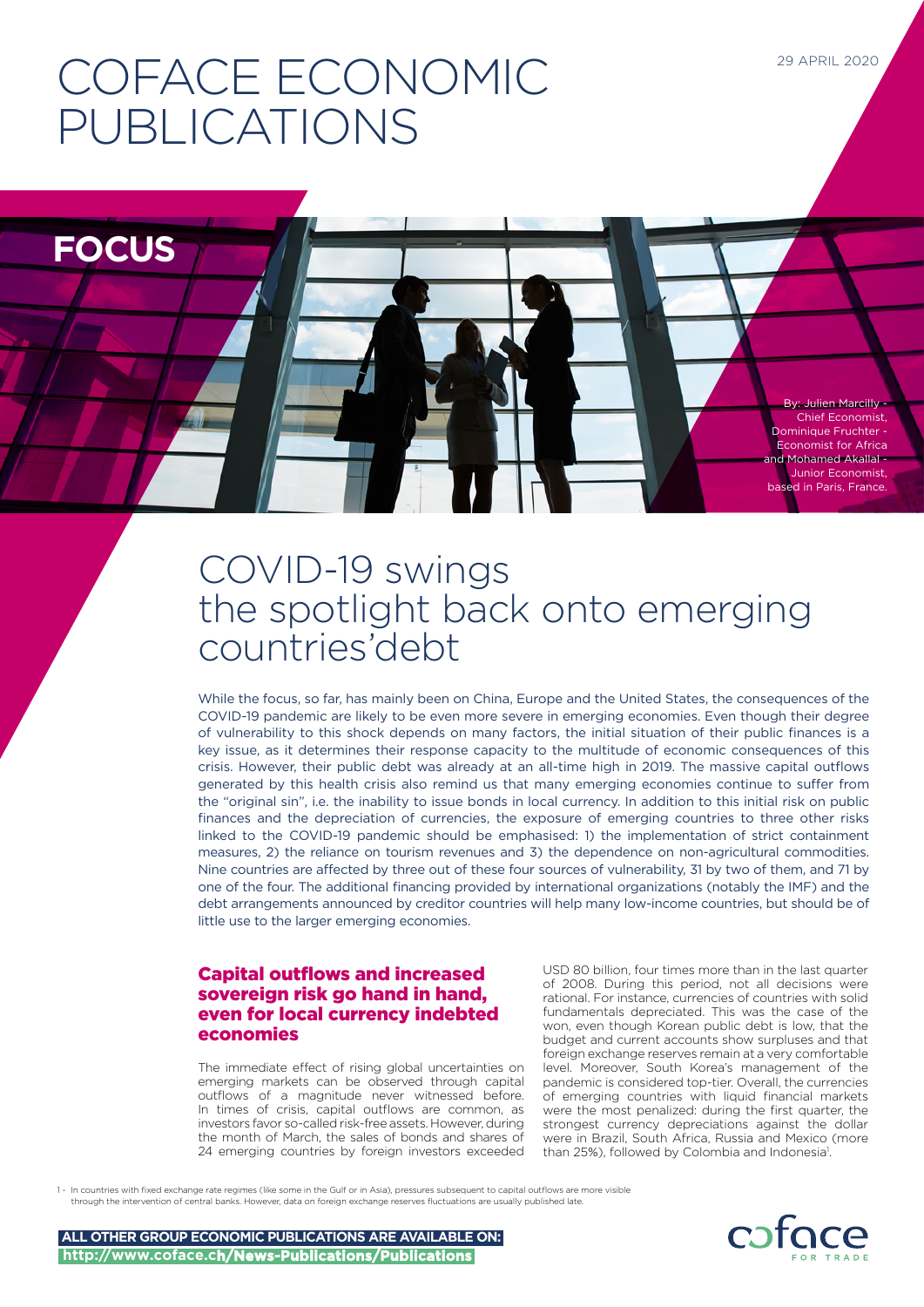On the bright side, capital outflows were less significant in the first half of April, with some net inflows observed during the third week.

in which 80% of their debt is now denominated. This These capital outflows lead to a rise in sovereign rates in local currency. Therefore, they entail a hardening of financing conditions for countries, whereas central banks try to soften them for households and companies by reducing their key rates. The emerging countries in which bond markets in local currency are the most open to foreign investors (like South Africa) are those where interest rates on sovereign bonds have increased the most. In other words, issuances in local currency certainly cover the exchange risk, but generate an additional increase in interest rates<sup>2</sup>. Ultimately, economies that thought themselves free from the "original sin" by favoring issuances in local currency are not immune today. In fact, almost 20 years ago, B. Eichengreen, R. Haussmann and U. Panizza<sup>3</sup> explained that the ability to borrow in local currency distinguishes mature economies from emerging ones. The possibility to obtain funding through foreign currencies represents the "original sin" for these countries, in reference to the doctrine of Christian theology, as they yield to the temptation of the forbidden fruit: the financing in foreign currencies made them vulnerable to the depreciation of their currency and explained many emerging crises in the 1990s. During the 2000s, the authorities of emerging countries gradually began to borrow in local currency, created the illusion that the "original sin" was gone.

Many other smaller emerging or developing economies of abundant global liquidity to issue bonds, albeit in foreign currencies. However, the latter are also recent years, they certainly have taken advantage penalized by a rise in sovereign interest rates **(see Chart 1** Angola and even Sri Lanka. Nevertheless, beyond these in the case of USD denominated securities). Among with the American equivalent is very large for the vast majority of countries (between 4 and 6 percentage have not been able to issue debt in local currency. In them, the increase is particularly strong in Ecuador, extreme cases, the widening of the rate differential points in a month and a half).

#### **CHART 1 Sovereign spreads (Change in basis points between Feb 19 and Apr 9, EMBI)**



## Emerging economies, already indebted before the crisis, will suffer from the effects of 3 shocks: lockdown, fall in oil prices and of tourism revenue

budgetary revenue. Briefly, economies that are the most at risk in this area appear on the right of this In the context of this crisis, emerging economies with a high initial level of vulnerability should be monitored. In the very short term, considering capital outflows, the degree of vulnerability depends on the balance of the external accounts and the exchange rate risk. The countries at risk in these areas can be observed in the upper part of **Chart 2**. Coface takes into account external debt, the current account balance, external financing needs, foreign exchange reserves and the variation of the exchange rate (among others) by calculating this index that fluctuates from 0 to 100% (very high risk). In the medium term, the initial situation of their public finances is the key issue: it determines their response capacity to the various potential economic consequences of this crisis. The abscissa axis is the measure of the risk associated to public finances, which is taken into account in the Coface model of Country Risk Assessment. It notably includes the public account balance, public debt as well as same visual4.

consequences of the pandemic: levels, three other factors must be taken into account In addition to the initial sovereign and exchange risk when assessing a country's exposure to the economic

non-agricultural commodities<sup>6</sup> have also experienced a by the demand shock (see Coface Country and Sector in order to limit the depth of the fall in prices caused the price effect for countries (including Saudi Arabia) oil-exporting countries to balance their budgetary and of Brent in 2020) is insufficient for most of the main oil prices in the second half of the year, the anticipated 40 commodities exports. Despite an expected rebound of deterioration in their terms of trade since the beginning **1)** The reliance on revenue from non-agricultural level (Coface forecasts USD 45 on average for a barrel current accounts. Moreover, a volume effect is added to that have agreed to drastically reduce their production Risk Barometer of April 20205). Net exporters of other of 2020. The budget balances of commodity-exporting countries are expected to deteriorate the most this year (-15% and -16% of GDP respectively for Algeria and Oman, as forecasted by the IMF).

**2)**Countries that depend on tourism revenues will also be affected by travel restrictions. In order to avoid a deterioration of the health situation, many of these countries have implemented containment measures and closed their borders to travelers (US /Canada, EU/ rest of the world, etc.). The World Tourism Organization predicts a 30% drop in tourist arrivals for 2020, over 7 times the drop recorded in 2009. The tourism sector accounts for at least 15% of GDP in 45 countries including Morocco, Tunisia, Mexico, Thailand, the Philippines, Croatia and even Cambodia.

*Sources: IMF, Coface*

3 - Eichengreen, B., Hausmann, R., and Panizza, U., (2002). *«Original Sin: The Pain, the Mystery and the Road to Redemption».*

4 - The two axes represent the global averages for each indicator..

*<sup>2 -</sup> https://www.bis.org/publ/bisbull05.htm*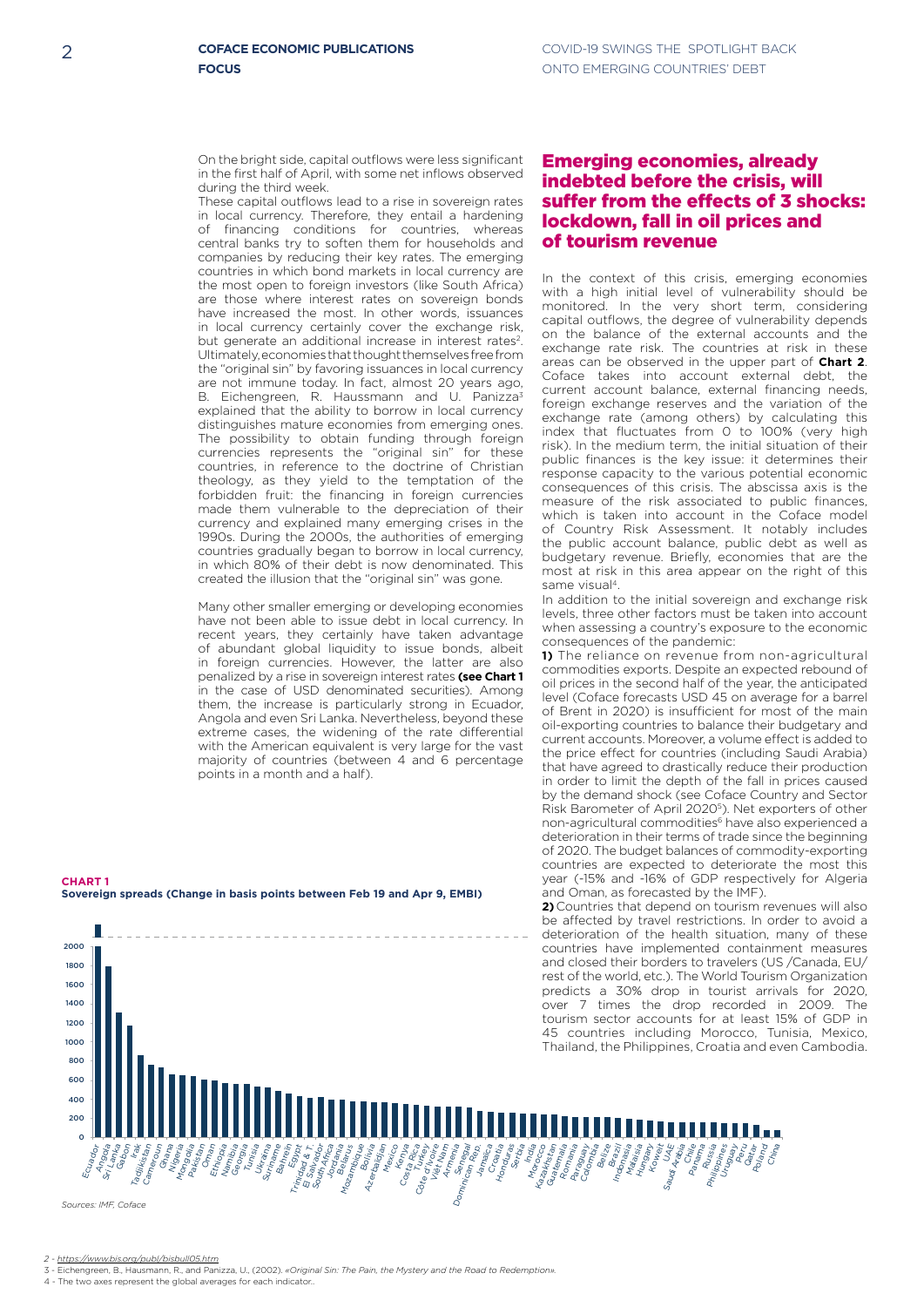3

#### To limit the magnitude of these capital outflows, three types of response were quickly implemented:

- 1) Central banks used their foreign exchange (FX) reserves to contain downward pressures on their currencies: in Turkey, Egypt, Ukraine, Indonesia, Poland, Brazil, Nigeria and South Africa, FX reserves fell by more than 5% between the beginning of March and mid-April.
- 2) In the same way as the ECB or the Fed, some central banks of emerging countries have assumed the role of lender in last resort, by launching asset purchase programmes aimed at buying sovereign bonds of their country: Philippines, Colombia, South Africa and Poland.
- 3) The US Federal Reserve has opened swap lines designed to provide USD 60 billion in liquidity to its counterparts (notably in Brazil and Mexico), for at least 6 months. On April 6th, it also launched a program (FIMA repo facility) dedicated to foreign central banks, which can obtain USD liquidity in exchange of US treasury bills and thus limit dollar shortages in their countries, by then redistributing this liquidity to local economic agents in need (banks, companies).

**3)**Countries affected by the pandemic and whose governments have implemented compulsory containment measures (at national or local level) will have to face an increase in indebtedness, which results from the decrease in revenue directly caused by the pandemic, the increase in health expenditure and the cost of the support packages aimed at mitigating the economic consequences on the population. 87 countries were in this situation as of April 10.

Taking into account these 4 risk factors *(1- initial level of sovereign and exchange risk, 2- lockdown, 3 reliance on commodity exports and 4- dependence on the tourism sector)* the IMF anticipates that the budget deficit of emerging and developing countries will exceed 9% of GDP this year, twice as much as in 2019. It was still in surplus in 2008. Public debt, already at an all-time high in 2019, would reach 62% of GDP, up 25 points since 20127. In addition to the initial level of vulnerability of public finances and of exchange risks (the average Coface risk assessment scores of public finances, external vulnerability and exchange rate are above 45%, 100% being maximal risk), the exposure of emerging countries to the other three shocks linked to the COVID-19 pandemic is to be factored in to assess the degree of exposure to the current crisis. In the end, 9 countries are affected by three out of the four sources of vulnerability: South Africa, Algeria, Angola, Ecuador, Lebanon, Mauritania, Oman, Tunisia and Venezuela, 31 others by two of them **(see Table 1)** and 71 by at least one of the four.

### The initiatives of international organizations and creditor countries to relieve low-income or emerging countries should particularly benefit the former.

As sovereign risk increases in the emerging world, the need for additional financing is urgent for many countries, which appealed to the International Monetary Fund (IMF). On April 16, 102 countries made an official loan request. The IMF theoretically has a total lending capacity of USD 1.3 trillion, but if the sums already lent and prudential rules are taken into account, the actual amount is more likely around USD 800 billion. First, the IMF recovers its own resources, devoted to the financing of its usual programs and based on the quotas of the member countries' capital contribution (approximately USD 300 billion, sum of loans deducted). Then, and above all, there are resources already available or usable in an emergency as loans, either from other financial institutions (USD 200 billion) or from member countries (around USD 300 billion). Acknowledging the COVID-19 pandemic as an emergency, the IMF has activated bilateral agreements with G20 members to increase available funds.

The emergency funds available (USD 100 billion) are in the Catastrophe Containment and Relief Trust (CCRT). **CHART 2**

**Coface's sovereign and currency/external risks (100% = very high risk, lines = global averages)**



#### **TABLE 1 Heatmap: Exposure to pandemic related shocks**



5 *- https://www.coface.com/News-Publications/Publications/Country-Sector-Risk-Barometer-Q1-2020-Quarterly-Update*

<sup>6 -</sup> Excluding precious metals. 7 - IMF, Fiscal Monitor Report, April 2020.